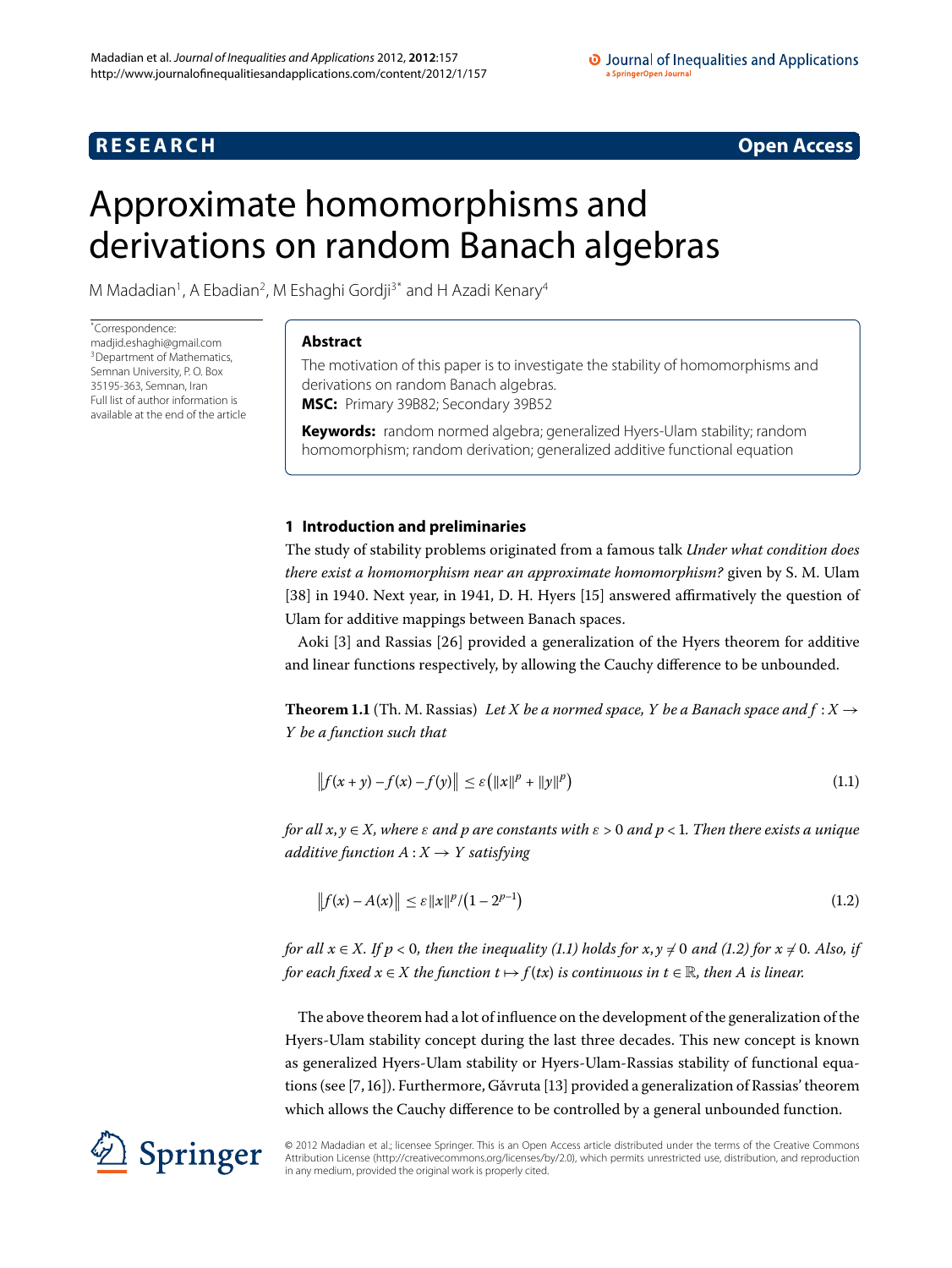During the last three decades, a number of papers and research monographs have been published on various generalizations and applications of the generalized Hyers-Ulam stability to a number of functional equations and mappings (see  $[4, 6, 8, 9, 12, 17-19, 24]$  $[4, 6, 8, 9, 12, 17-19, 24]$  $[4, 6, 8, 9, 12, 17-19, 24]$  $[4, 6, 8, 9, 12, 17-19, 24]$  $[4, 6, 8, 9, 12, 17-19, 24]$  and  $[27-34]$  $[27-34]$ ). We also refer the readers to the books  $[1, 7, 10, 16, 20, 21, 28]$  $[1, 7, 10, 16, 20, 21, 28]$  $[1, 7, 10, 16, 20, 21, 28]$ .

Recently, Khodaei and Rassias [\[](#page-6-20)22] introduced the generalized additive functional equation

<span id="page-1-0"></span>
$$
\sum_{k=2}^{n} \left( \sum_{i_1=2}^{k} \sum_{i_2=i_1+1}^{k+1} \cdots \sum_{i_{n-k+1}=i_{n-k+1}}^{n} \right) f \left( \sum_{i=1, i \neq i_1, \dots, i_{n-k+1}}^{n} a_i x_i - \sum_{r=1}^{n-k+1} a_{i_r} x_{i_r} \right) + f \left( \sum_{i=1}^{n} a_i x_i \right) = 2^{n-1} a_1 f(x_1),
$$
\n(1.3)

where  $a_1,..., a_n \in \mathbb{Z}\backslash\{0\}$  with  $a_1 \neq \pm 1$ , and they established a general solution and the generalized Hyers-Ulam stability for the functional equation (1[.](#page-1-0)3) in various spaces. They proved that a function  $f$  between real vector spaces  $X$  and  $Y$  is a solution of (1.3) if and only if *f* is additive.

In the sequel we adopt the usual terminology, notations and conventions of the theory of random normed spaces[,](#page-6-21) as in [36, 37[\]](#page-6-22). Throughout this paper, let  $\Delta^+$  be the space of distribution functions, that is,

$$
\Delta^+ := \{ F : \mathbb{R} \cup \{ -\infty, \infty \} \to [0, 1] : F \text{ is left-continuous,}
$$
  
non-decreasing on  $\mathbb{R}, F(0) = 0$  and  $F(+\infty) = 1 \}$ 

and the subset  $D^+ \subseteq \Delta^+$  is the set

$$
D^+=\left\{F\in\Delta^+: l^-F(+\infty)=1\right\},
$$

where,  $l^-f(x)$  denotes the left limit of the function  $f$  at the point  $x$ . The space  $\Delta^+$  is partially ordered by the usual point-wise ordering of functions, i.e.,  $F \leq G$  if and only if  $F(t) \leq G(t)$ for all  $t \in \mathbb{R}$ . The maximal element for  $\Delta^+$  in this order is the distribution function given by

$$
\varepsilon_0(t) = \begin{cases} 0, & \text{if } t \leq 0, \\ 1, & \text{if } t > 0. \end{cases}
$$

**Definition 1.2** ([36]) A function  $T : [0,1] \times [0,1] \rightarrow [0,1]$  is a continuous triangular norm (briefly, a *t*-norm) if *T* satisfies the following conditions:

- (a) *T* is commutative and associative;
- (b) *T* is continuous;
- (c)  $T(a, 1) = a$  for all  $a \in [0, 1]$ ;
- (d)  $T(a, b) \leq T(c, d)$  whenever  $a \leq c$  and  $b \leq d$  for all  $a, b, c, d \in [0, 1]$ .

Typical examples of continuous *t*-norms are  $T_P(a,b) = ab$ ,  $T_M(a,b) = min(a,b)$  and  $T_L(a, b) = \max(a + b - 1, 0)$  (the Łukasiewicz *t*-norm).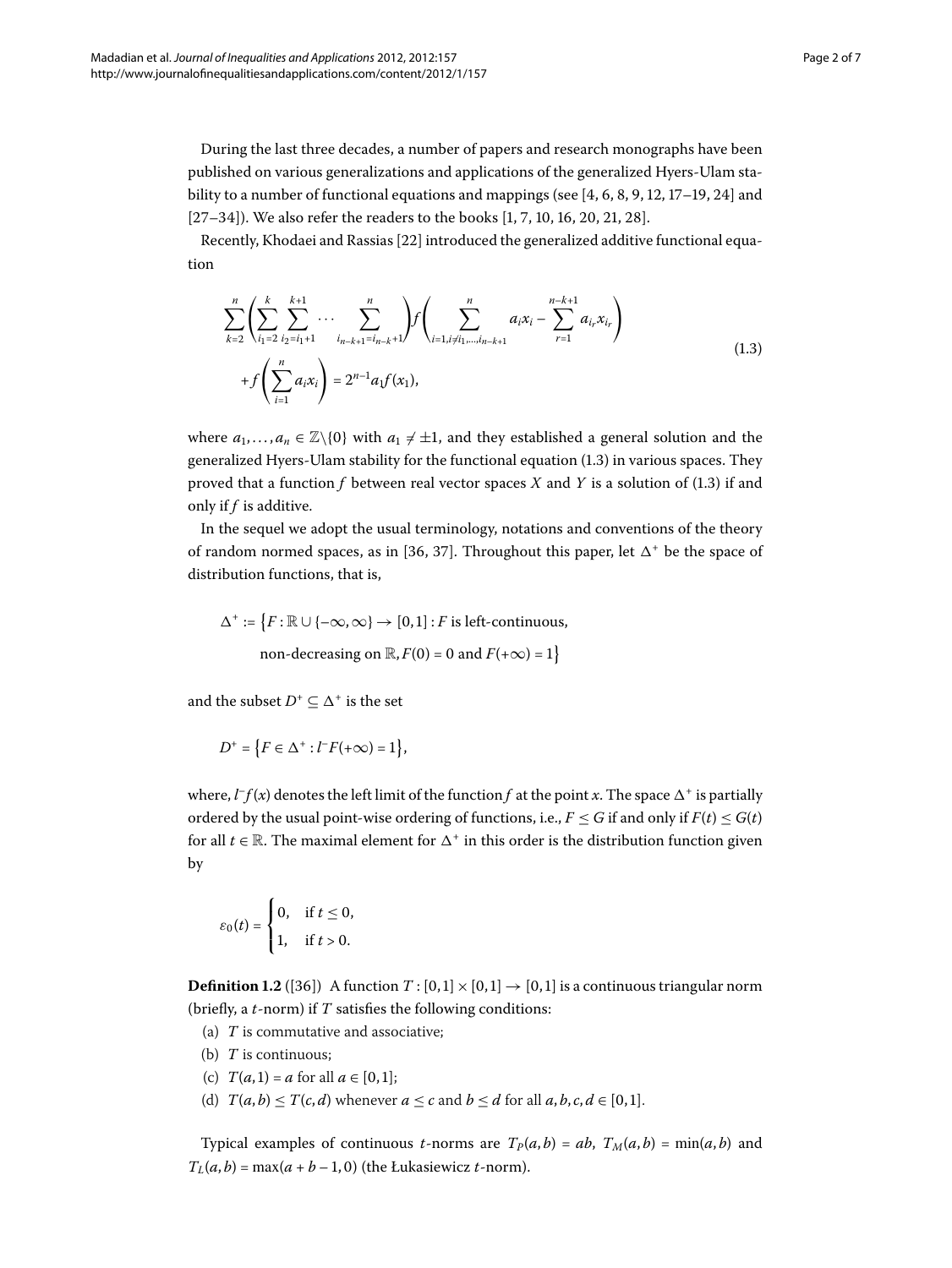Recall (see [14[\]](#page-6-23)) that if *T* is a *t*-norm and  $\{x_n\}$  is a given sequence of numbers in [0,1],  $T_{i=1}^n x_i$  is defined recurrently by

$$
T_{i=1}^{n}x_{i} = \begin{cases} x_{1}, & \text{if } n = 1, \\ T(T_{i=1}^{n-1}x_{i}, x_{n}), & \text{if } n \geq 2. \end{cases}
$$

 $T^{\infty}_{i=n}x_i$  is defined as  $T^{\infty}_{i=1}x_{n+i}$ .

It is known [\[](#page-6-23)14] that for the Łukasiewicz *t*-norm the following implication holds:

$$
\lim_{n\to\infty}(T_L)_{i=1}^\infty x_{n+i}=1\quad\Longleftrightarrow\quad \sum_{n=1}^\infty(1-x_n)<\infty.
$$

**Definition 1.3** ([37]) A *random normed space* (briefly, RN-space) is a triple  $(X, \mu, T)$ , where *X* is a vector space, *T* is a continuous *t*-norm, and  $\mu$  is a function from *X* into  $D^+$  such that, the following conditions hold:

(RN1)  $\mu_x(t) = \varepsilon_0(t)$  for all  $t > 0$  if and only if  $x = 0$ ;

(RN2)  $\mu_{\alpha x}(t) = \mu_x(\frac{t}{|\alpha|})$  for all  $x \in X$ ,  $\alpha \neq 0$ ;

(RN3)  $\mu_{x+y}(t+s) \geq T(\mu_x(t), \mu_y(s))$  for all  $x, y \in X$  and  $t, s \geq 0$ .

**Definition 1.4** Let  $(X, \mu, T)$  be a RN-space.

- (1) A sequence  $\{x_n\}$  in *X* is said to be *convergent* to *x* in *X* if, for every  $\epsilon > 0$  and  $\lambda > 0$ , there exists a positive integer *N* such that  $\mu_{x_n-x}(\epsilon) > 1 - \lambda$  whenever  $n \geq N$ .
- (2) A sequence  $\{x_n\}$  in *X* is called *Cauchy* if, for every  $\epsilon > 0$  and  $\lambda > 0$ , there exists a positive integer *N* such that  $\mu_{x_n-x_m}(\epsilon) > 1 - \lambda$  whenever  $n \ge m \ge N$ .
- (3) A RN-space  $(X, \mu, T)$  is said to be *complete* if and only if every Cauchy sequence in *X* is convergent to a point in *X*. A complete RN-space is said to be a random Banach space.

**Theorem 1.5** ([36]) *If*  $(X, \mu, T)$  *is a RN-space and*  $\{x_n\}$  *is a sequence such that*  $x_n \to x$ , *then*  $\lim_{n\to\infty} \mu_{x_n}(t) = \mu_x(t)$  *almost everywhere.* 

**Definition 1.6** A random normed algebra is a random normed space with algebraic structure such that (RN4)  $\mu_{xy}(ts) = \mu_x(t)\mu_y(s)$  for all  $x, y \in X$  and all  $t, s > 0$ .

**Definition 1.7** Let  $(X, \mu, T)$  and  $(Y, \mu, T)$  be random normed algebras:

- (i) An additive mapping  $H: X \rightarrow Y$  is called a random homomorphism if  $H(xy) = H(x)H(y)$  for all  $x, y \in X$ .
- (ii) An additive mapping  $D: X \rightarrow Y$  is called a random derivation if  $D(xy) = D(x)y - xD(y)$  for all  $x, y \in X$ .

The theory of random normed spaces is important as a generalization of the deterministic result of linear normed spaces and also in the study of random operator equations. The random normed spaces may also provide us with the appropriate tools to study the geometry of nuclear physics and have an important application in quantum particle physics. The generalized Hyers-Ulam stability of different functional equations in random and fuzzy normed spaces and random and fuzzy normed algebras has been recently studied in Alsina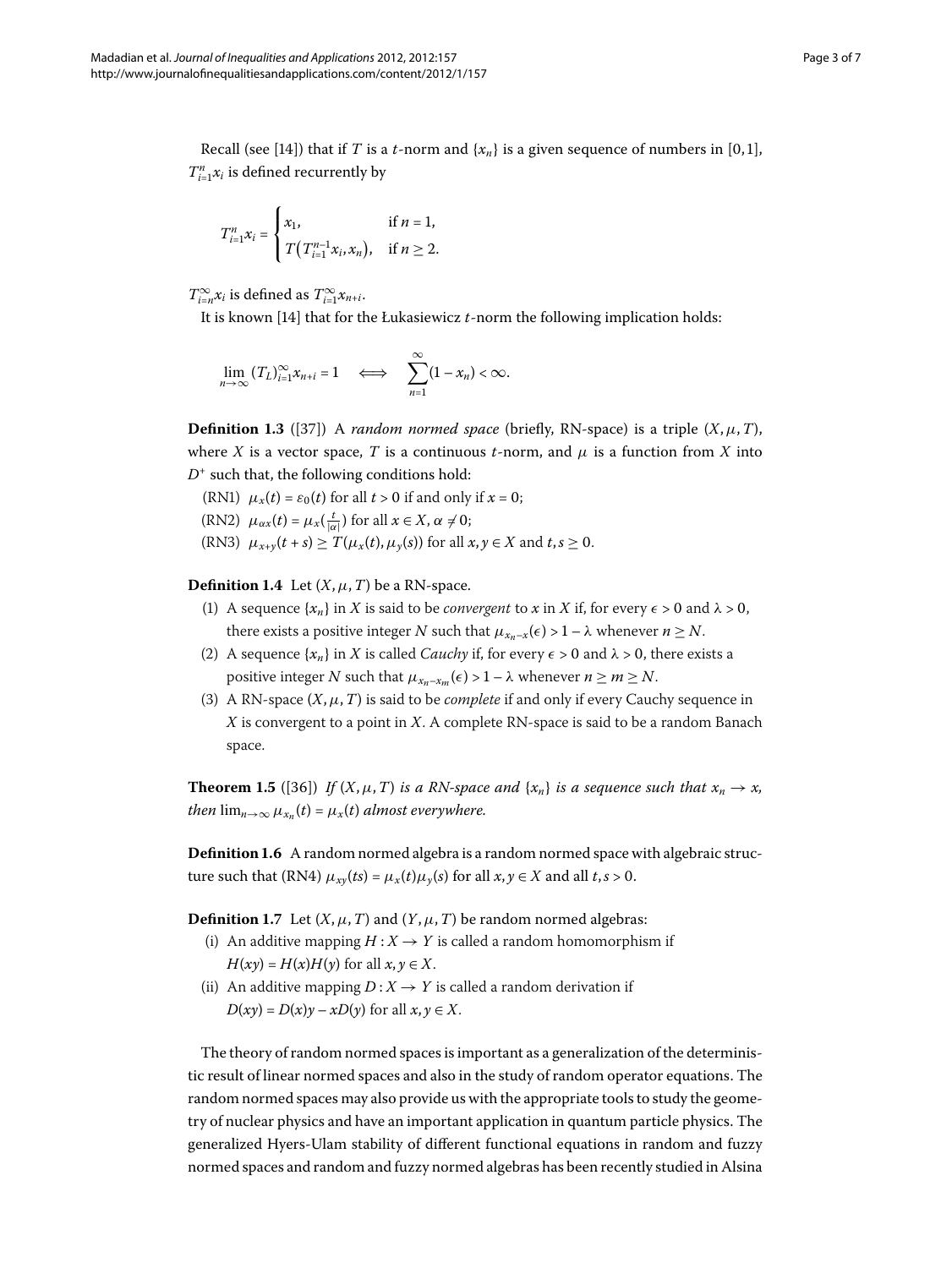[2[\]](#page-6-27), Mihet et al. [\[](#page-6-26)23], Baktash et al. [5], Saadati et al. [35], Gordji et al. [11], and Park et al.  $[25]$  $[25]$ .

In this paper, we prove the generalized Hyers-Ulam stability of random homomorphisms and random derivations associated with the generalized additive functional equation (1.3) in random Banach algebras.

#### **2 Main results**

<span id="page-3-4"></span>We use the following abbreviation for a given function *f* :

<span id="page-3-1"></span>
$$
Df(x_1,...,x_n,a,b) = \sum_{k=2}^n \left( \sum_{i_1=2}^k \sum_{i_2=i_1+1}^{k+1} \cdots \sum_{i_{n-k+1}=i_{n-k}+1}^n \right) f\left(\sum_{i=1, i\neq i_1,...,i_{n-k+1}}^n a_i x_i - \sum_{r=1}^{n-k+1} a_{i_r} x_{i_r}\right) + f\left(\sum_{i=1}^n a_i x_i\right) - 2^{n-1} a_1 f(x_1) + f(ab) - f(a) f(b).
$$

**Theorem 2.1** Let *X* be a real algebra,  $(Y, \Lambda, T)$  be a random Banach algebra and  $\xi$ :  $X^{n+2} \to D^+$  ( $n \in \mathbb{N}$ ,  $n \ge 2$  and  $\xi(x_1, \ldots, x_n, a, b)$  denoted by  $\xi_{x_1, \ldots, x_n, a, b}$ ) be a function such *that*

<span id="page-3-3"></span><span id="page-3-0"></span>
$$
\lim_{m \to \infty} \xi_{a_1^m x_1, \dots, a_1^m x_n, a_1^m a, a_1^m b} \left( |a_1|^m t \right) = 1 \tag{2.1}
$$

*for all*  $x_1, ..., x_n, a, b \in X, t > 0$  *and* 

$$
\lim_{m \to \infty} T_{\ell=1}^{\infty} \left( \xi_{a_1^{m+\ell-1}x,0,\dots,0} \left( 2^{n-\ell-1} |a_1|^{m+\ell-1} t \right) \right) = 1 \tag{2.2}
$$

*for all*  $x \in X$  *and all*  $t > 0$ *. Suppose that*  $f : X \to Y$  *is a function satisfying* 

<span id="page-3-2"></span>
$$
\Lambda_{Df(x_1,\ldots,x_n,a,b)}(t) \geq \xi_{x_1,\ldots,x_n,a,b}(t) \tag{2.3}
$$

*for all*  $x_1, \ldots, x_n, a, b \in X$  and  $t > 0$ . Then there exists a unique homomorphism  $H : X \to Y$ *such that*

$$
\Lambda_{f(x)-H(x)}(t) \ge T_{\ell=1}^{\infty}(\xi_{a_1^{\ell-1}x,0,\dots,0}(2^{n-\ell-1}|a_1|^{\ell}t))
$$
\n(2.4)

*for all*  $x \in X$  *and*  $t > 0$ *.* 

*Proof* Putting  $x_1 = x$  and  $a = b = x_i = 0$  ( $i = 2, ..., n$  $i = 2, ..., n$  $i = 2, ..., n$ ) in (2.3), we obtain that

$$
\Lambda_{(\sum_{k=2}^{n} {(\sum_{i_1=2}^{k} {\sum_{i_2=1}^{k+1} x_i \cdots \sum_{i_n=k+1}^{n} x_i}}+1)} f(a_1x)+f(a_1x)-2^{n-1}a_1f(x))}(t) \geq \xi_{x,0,\dots,0}(t)
$$

for all  $x \in X$  and  $t > 0$ , that is,

$$
\Lambda_{(n-1)+\binom{n-1}{n-2}+\cdots+\binom{n-1}{1}+1}f(a_1x)-2^{n-1}a_1f(x)}(t)\geq\xi_{x,0,\ldots,0}(t)
$$

for all  $x \in X$  and  $t > 0$ . It follows from the last inequality that

$$
\Lambda_{(1+\sum_{\ell=1}^{n-1} \binom{n-1}{\ell}) f(a_1x) - 2^{n-1} a_1 f(x)}(t) \geq \xi_{x,0,\dots,0}(t)
$$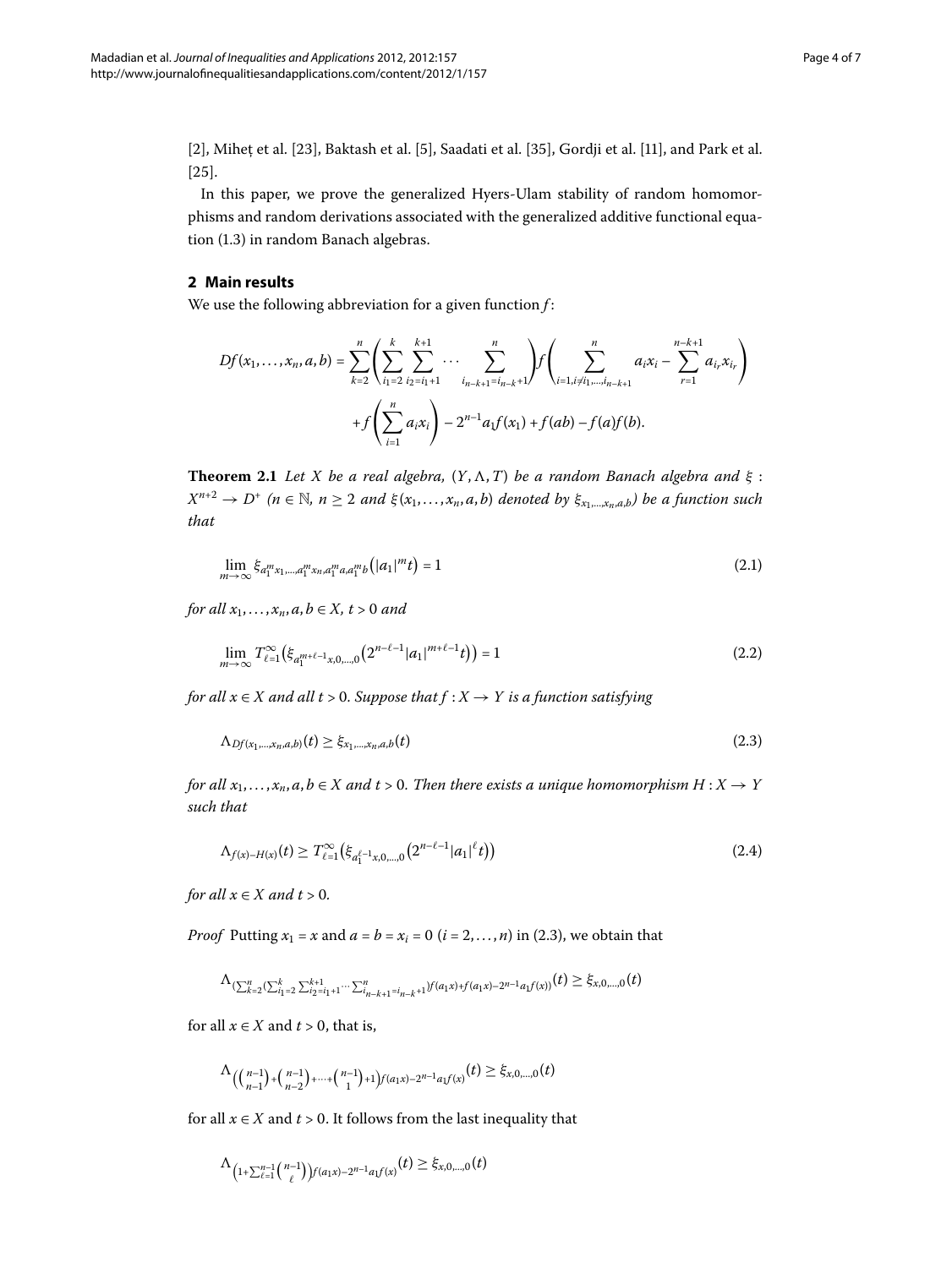for all  $x \in X$  and  $t > 0$ ; hence by using the relation  $1 + \sum_{\ell=1}^{n-1} {n-1 \choose \ell} = 2^{n-1}$ , we have

$$
\Lambda_{2^{n-1}f(a_1x)-2^{n-1}a_1f(x)}(t) \geq \xi_{x,0,\dots,0}(t)
$$

for all  $x \in X$  and  $t > 0$ . So we have

$$
\Lambda_{\frac{f(a_1^{m}x)}{a_1^{m}}-f(x)}(t) \geq T_{\ell-1}^m(\xi_{a_1^{\ell-1}x,0,\ldots,0}(2^{n-\ell-1}|a_1|^{\ell}t))
$$

for all  $x \in X$  and  $t > 0$ . We can show that the sequence  $\{\frac{f(a_1^m x)}{a_1^m}\}$  is convergent. Therefore, one can define the function  $H: X \rightarrow Y$  by

<span id="page-4-0"></span>
$$
H(x) := \lim_{m \to \infty} \frac{1}{a_1^m} f(a_1^m x)
$$

for all  $x \in X$ [.](#page-3-0) Now, if we put  $a = b = 0$ , and replace  $x_1, \ldots, x_n$  with  $a_1^m x_1, \ldots, a_1^m x_n$  in (2.3) respectively, it follows that

$$
\Lambda_{\frac{Df(a_1^m x_1,\ldots,a_1^m x_n,0,0)}{a_1^m}}(t) \geq \xi_{a_1^m x_1,\ldots,a_1^m x_n,0,0}(|a_1|^m t) \tag{2.5}
$$

for all  $x_1, \ldots, x_n \in X$  and all  $t > 0$ . By letting  $m \to \infty$  in (2.5), we have  $DH(x_1, \ldots, x_n, 0, 0) = 0$ ; thus *H* satisfies (1.3). Hence the function  $H: X \rightarrow Y$  is additive (see also [22[\]](#page-6-20)). For the uniqueness property of  $H$ , see paper [\[](#page-6-20)22].

Finally, we show that *H* is multiplicative. Since  $H(a_1^m x) = a_1^m H(x)$  for all  $x \in X$  and  $m \in \mathbb{N}$ , from  $(2.1)$  it follows that

$$
\Lambda_{H(ab)-H(a)H(b)}(t) = \Lambda_{\frac{1}{a_1^m}H(a_1^mab)-H(a)H(b)}(t)
$$
  
\n
$$
= \lim_{m \to \infty} \Lambda_{\frac{1}{a_1^2m}f(a_1^{2m}ab) - \frac{1}{a_1^{2m}}f(a_1^m a)f(a_1^m b)}(t)
$$
  
\n
$$
= \lim_{m \to \infty} \Lambda_{\frac{Df(0,0,\ldots,0,a_1^m a, a_1^m b)}{a_1^{2m}}}(t)
$$
  
\n
$$
\geq \lim_{m \to \infty} \xi_{0,0,\ldots,0,a_1^m a, a_1^m b}(|a_1|^{2m} t)
$$
  
\n
$$
= 1
$$

for all  $a, b \in X$  and all  $t > 0$ . Therefore, there exists a unique random homomorphism  $H: X \rightarrow Y$  satisfying (2.4).  $\Box$ 

In the following theorem, we establish the stability of derivations on random Banach algebras. We use the following abbreviation for a given function *f* :

$$
\Delta f(x_1, \ldots, x_n, a, b) = \sum_{k=2}^n \left( \sum_{i_1=2}^k \sum_{i_2=i_1+1}^{k+1} \cdots \sum_{i_{n-k+1}=i_{n-k}+1}^n \right) f\left(\sum_{i=1, i \neq i_1, \ldots, i_{n-k+1}}^n a_i x_i - \sum_{r=1}^{n-k+1} a_{i_r} x_{i_r}\right) + f\left(\sum_{i=1}^n a_i x_i\right) - 2^{n-1} a_1 f(x_1) + f(ab) - f(a) b - af(b).
$$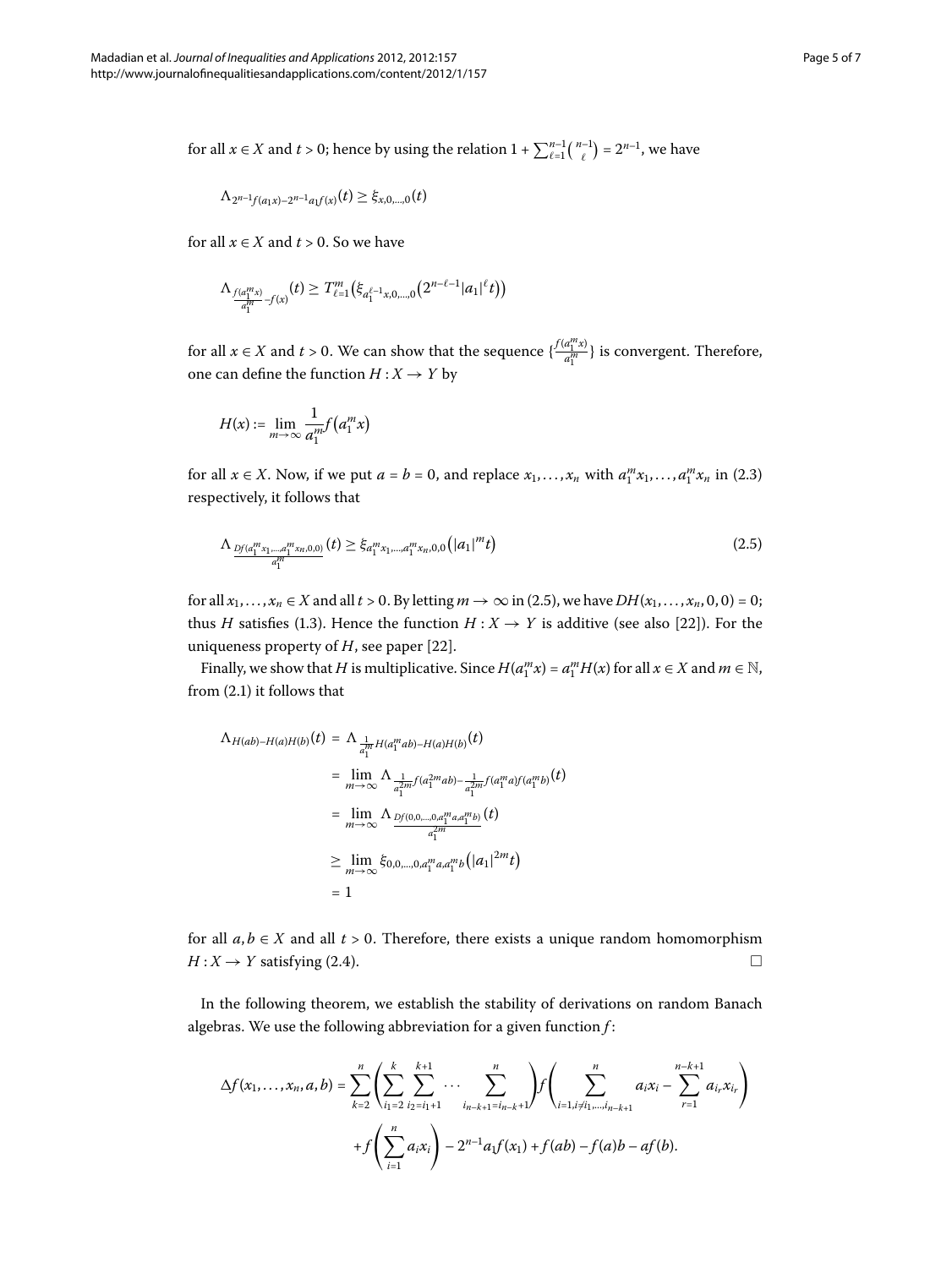**Theorem 2.2** Let  $(X, \Lambda, T)$  be a random Banach algebra and  $\xi : X^{n+2} \to D^+$  be a function *such that (2[.](#page-3-3)1) and (2.2) hold for all*  $x, x_1, \ldots, x_n, a, b \in X$  *and all*  $t > 0$ *. Suppose that*  $f : X \rightarrow$ *X is a function satisfying*

<span id="page-5-7"></span>
$$
\Lambda_{\Delta f(x_1,\ldots,x_n,a,b)}(t) \geq \xi_{x_1,\ldots,x_n,a,b}(t) \tag{2.6}
$$

*for all*  $x_1, \ldots, x_n, a, b \in X$  and  $t > 0$ . Then there exists a unique derivation  $D: X \to X$  such *that*

$$
\Lambda_{f(x)-D(x)}(t) \ge T_{\ell=1}^{\infty}(\xi_{a_1^{\ell-1}x,0,\dots,0}(2^{n-\ell-1}|a_1|^{\ell}t))
$$
\n(2.7)

*for all*  $x \in X$  *and*  $t > 0$ *.* 

*Proof* By the same reasoning as in the proof of Theorem 2.1, the sequence  $\{\frac{f(a_1^m x)}{a_1^m}\}$  is convergent for all  $x \in X$ , and the function  $D: X \rightarrow X$  defined by

$$
D(x) := \lim_{m \to \infty} \frac{1}{a_1^m} f(a_1^m x)
$$

for all  $x \in X$ , is a unique additive function which satisfies (2.7). We have to show that  $D: X \rightarrow X$  is a derivation.

Since  $D(a_1^m x) = a_1^m D(x)$  for all  $x \in X$  and  $m \in \mathbb{N}$ , from (2.1) it follows that

$$
\Lambda_{D(ab)-D(a)b-aD(b)}(t) = \Lambda_{\frac{1}{a_1^m}D(a_1^mab) - \frac{1}{a_1^m}D(a)a_1^m b - a_1^m a_{\frac{1}{a_1^m}D(b)}(t)
$$
  
\n
$$
= \lim_{m \to \infty} \Lambda_{\frac{1}{a_1^2 m}f(a_1^{2m}ab) - \frac{1}{a_1^2 m}f(a_1^m a)a_1^m b - \frac{1}{a_1^2 m}a_1^m a f(a_1^m b)}(t)
$$
  
\n
$$
= \lim_{m \to \infty} \Lambda_{\frac{\Delta f(0,0,\dots,0,a_1^m a, a_1^m b)}{a_1^2 m}}(t)
$$
  
\n
$$
\geq \lim_{m \to \infty} \xi_{0,0,\dots,0,a_1^m a, a_1^m b}(|a_1|^{2m} t)
$$
  
\n
$$
= 1
$$

<span id="page-5-1"></span><span id="page-5-0"></span>for all  $a, b \in X$  and all  $t > 0$ . This means that *D* is a derivation on *X*.

#### <span id="page-5-3"></span><span id="page-5-2"></span>**Competing interests**

The authors declare that they have no competing interests.

#### **Author's contributions**

<span id="page-5-6"></span><span id="page-5-5"></span>All authors read and approved the final manuscript.

#### **Author details**

<span id="page-5-4"></span><sup>1</sup> Department of Mathematics, Islamic Azad University, Tabriz Branch, Tabriz, Iran. <sup>2</sup> Department of Mathematics, Payame Noor University, Tehran, Iran. <sup>3</sup>Department of Mathematics, Semnan University, P. O. Box 35195-363, Semnan, Iran. 4Department of Mathematics, Yasouj University, 75914-353, Yasouj, Iran.

#### Received: 2 March 2012 Accepted: 25 June 2012 Published: 5 July 2012

#### **References**

- 1. Aczél, J, Dhombres, J: Functional Equations in Several Variables. Cambridge University Press, Cambridge (1989)
- 2. Alsina, C: On the stability of a functional equation arising in probabilistic normed spaces. In: General Inequalities, vol. 5, Oberwolfach, 1986, pp. 263-271. Birkhäuser, Basel (1987)
- 3. Aoki, T: On the stability of the linear transformation in Banach spaces. J. Math. Soc. Jpn. 2, 64-66 (1950)